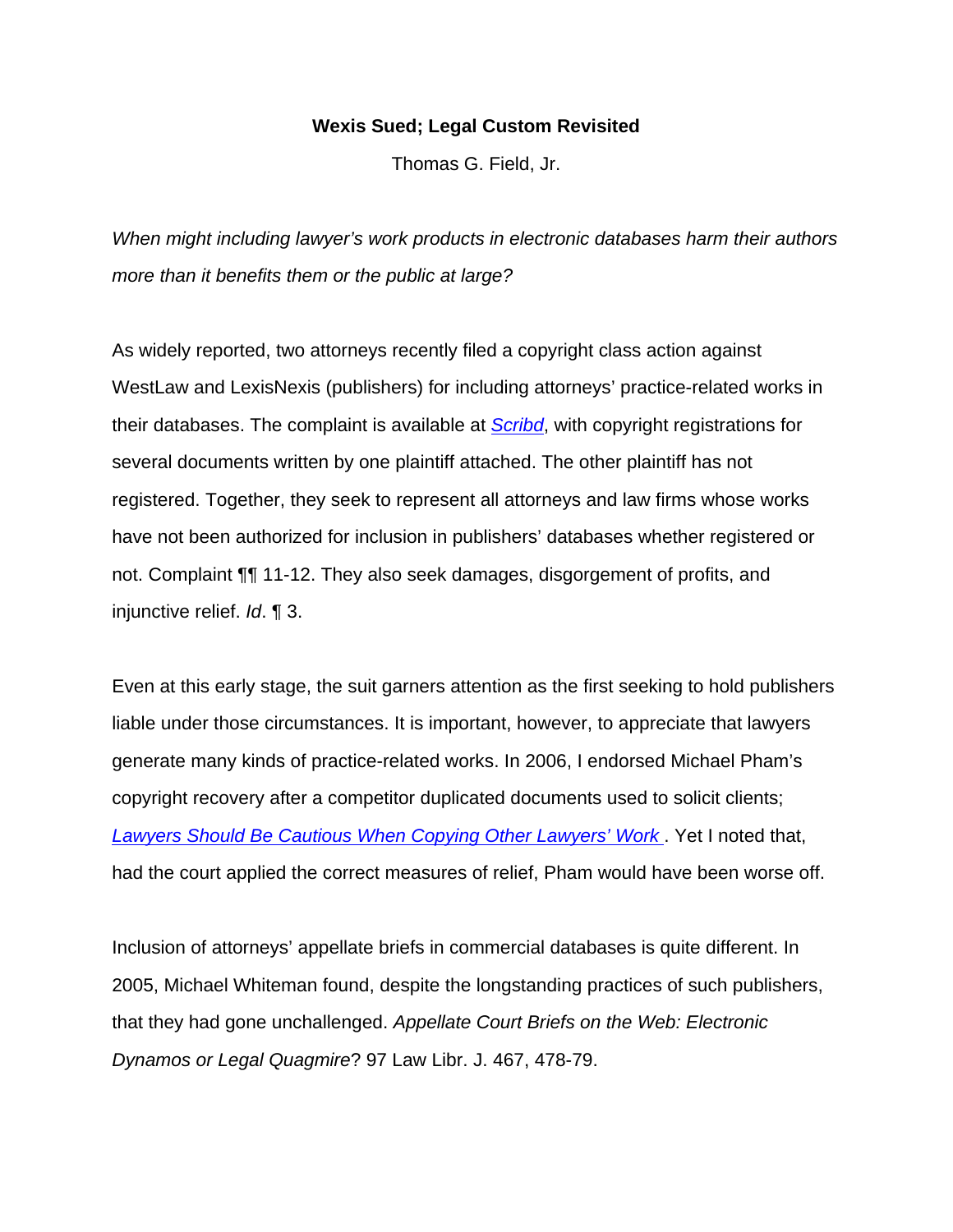I later explored the apparent dearth of protest more fully and concluded that attorneys' failure to litigate, while not dispositive, would suggest that such commercial reproduction of briefs is fair; *From Custom to Law in Copyright*, 49 Idea 125, 129-31.

Attorneys' ignorance of copyright helps explain the lack of protest. That aside, "[i]t is difficult to see how commercial database reproduction would diminish possible markets for existing briefs, much less reduce incentives to write more. Indeed, increased exposure through publication would seem to improve opportunities for further work. No attorneys alert to the last point are likely to oppose publication of entire briefs…." *Id.* at 130-31.

Reproduction of documents used to solicit clients is difficult to defend, but reproduction of court filings seems more defensible. *Id*. at 131-32. With regard to the latter, lack of originality might hinder recovery, but copyright-savvy attorneys merit legal support when they protest others' use of original pleadings to compete directly.

Yet legal database publishers do not compete directly. Although they support the work of attorneys, their activities also make competitive free riding easier. Courts seem unlikely to construe such publication as induced or contributory infringement, but the potential for competitive use should bear on the assessment of fair use and implied-infact licenses.

 Scribd published the complaint in this case. That might constitute fair use, but unauthorized commercial publication seems less defensible than some attorneys appear to believe. *See* Ryan Davis, *Fair Use Likely To Shield Westlaw, LexisNexis In Copyright Suit*, Law 360 (Feb. 24, 2012).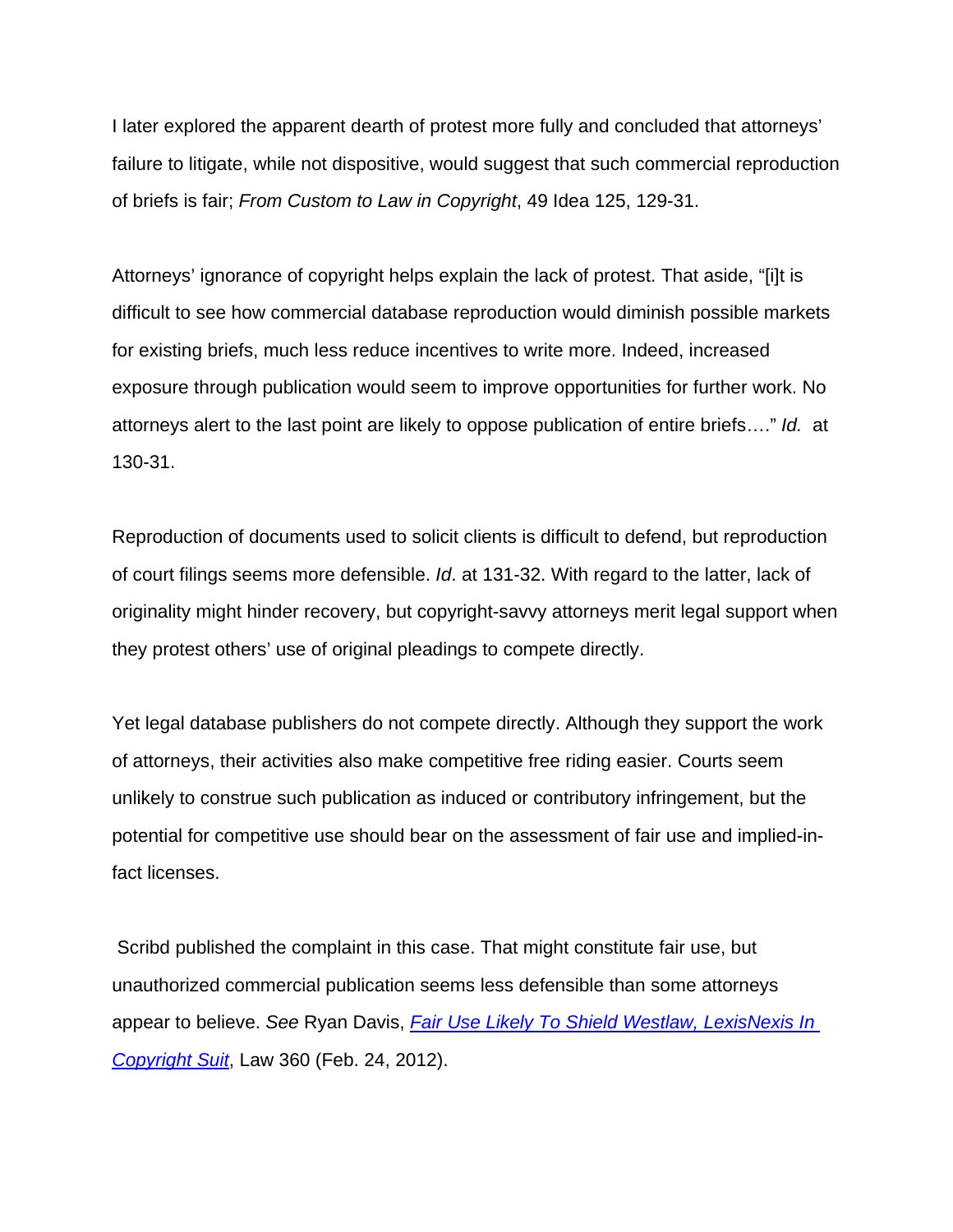Despite formidable problems, plaintiffs could prevail on the merits. With an eye to that, jurisdiction and remedies call for careful consideration. Those matters are controlled by 17 U.S.C. §§ 411(a) and 412.

Copyrights arise without registration. For domestic works, however, § 411(a) conditions pursuit of infringers on registration (or refusals to register). The Supreme Court has found, as a matter of legislative interpretation, registration unnecessary for jurisdiction. Reed-Elsevier, Inc. v. Muchnick, 130 S.Ct. 1237 (2010) (passim). But that interpretation leaves little hope for members of the putative subclass of plaintiffs who have not registered.

Members of the subclass who hold registrations prior to suit or later obtain them may not be much better off. Anyone who overcomes the § 411(a) hurdle faces another. Under § 412, authors of unpublished works who have not registered prior to infringement, as well as authors of published works who have not registered within three months of publication, are entitled to neither statutory damages nor attorney fees.

Recovery of profits and actual damages, as well as injunctive relief, is unaffected, but any party who has not already met the requirements of § 412 faces grim prospects. Let's consider the remaining remedies.

First, as alleged in ¶ 27 of the complaint, profits could be substantial, but recovery is apt to require proof of willful infringement. Were custom to have a role, however small, in assessing willfulness, that could be difficult.

Second, actual damages do not turn on willful infringement, but they would seem exceedingly difficult to prove in the circumstances presented by this suit. Compounding